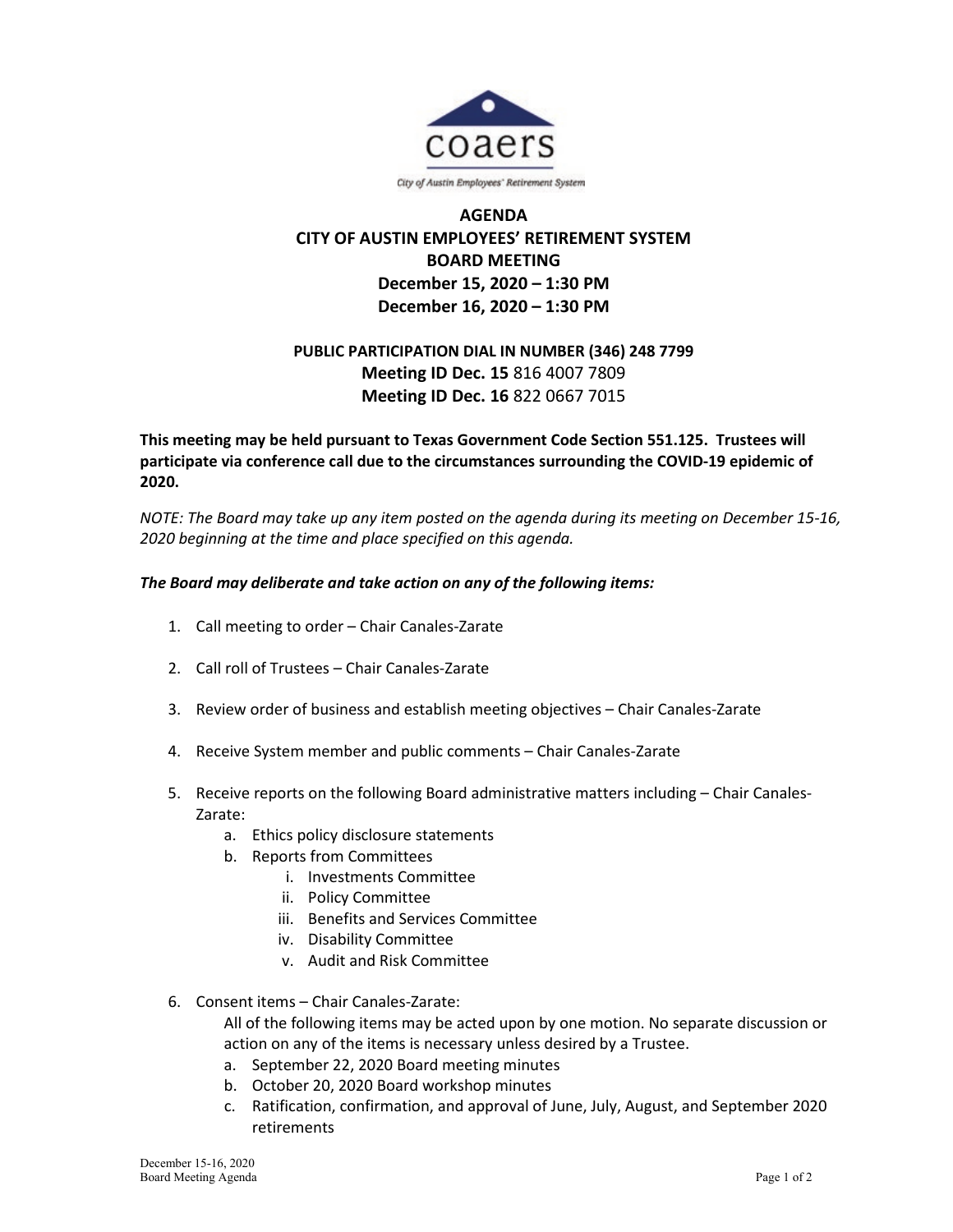- d. Ratification, confirmation, and approval of Disability Committee recommendation on disability application #2009
- 7. Certification of election results as announced by the Nominating and Election Committee Russell Nash
	- a. Active Member Place 6 Craig McCulloch, Committee Chair
	- b. Retired Member Place 10 Gregg Olson, Committee Chair
- 8. Discuss and consider governance effectiveness assessment from Global Governance Advisors – Brad Kelly and Peter Landers, GGA
- 9. Conduct annual Board self-evaluation Chair Canales-Zarate
- 10. Policy Committee
	- a. Discuss and consider Policy Committee Charter Christopher Hanson
	- b. Discuss and consider Board Bylaws Christopher Hanson
	- c. Discuss and consider Code of Ethics Christopher Hanson
	- d. Discuss and consider engagement letters from legal service providers Christopher Hanson
- 11. Audit and Risk Committee
	- a. Discuss and consider Audit and Risk Committee charter Christopher Hanson
	- b. Discuss and consider risk management system Christopher Hanson
	- c. Discuss and consider 2021 administrative budget Christopher Hanson
- 12. Discuss and consider adoption of the 2021-2023 Strategic Plan Christopher Hanson

*Note: The Board Meeting will likely recess after the last item above and will resume December 16, 2020, 1:30 p.m. Wednesday afternoon, to take up items listed below; provided that the following items may be taken up at the December 15 meeting.* 

- 13. Investment Committee
	- a. Discuss and consider Premier List for Fixed Income & Cash David Veal
	- b. Discuss and consider Premier List for Multi-Asset David Veal
	- c. Discuss and consider funding implementation plans David Veal
	- d. Discuss and consider revisions to the Investment Policy Statement and Investment Implementation Policy – David Veal
	- e. Discuss and consider 2021 investment resource budget David Veal
	- f. Discuss and consider amendment to RVK Service Agreement Christopher Hanson
- 14. Benefits and Services Committee
	- a. Discuss and consider COAERS legislative priorities for the 87<sup>th</sup> Legislative Session Christopher Hanson
	- b. Discuss and consider amendment to governmental relations agreement Christopher Hanson
- 15. Discuss and consider interest allocation on member deposits for 2020 Russell Nash
- 16. Discuss and consider Disability Committee Charter Russell Nash